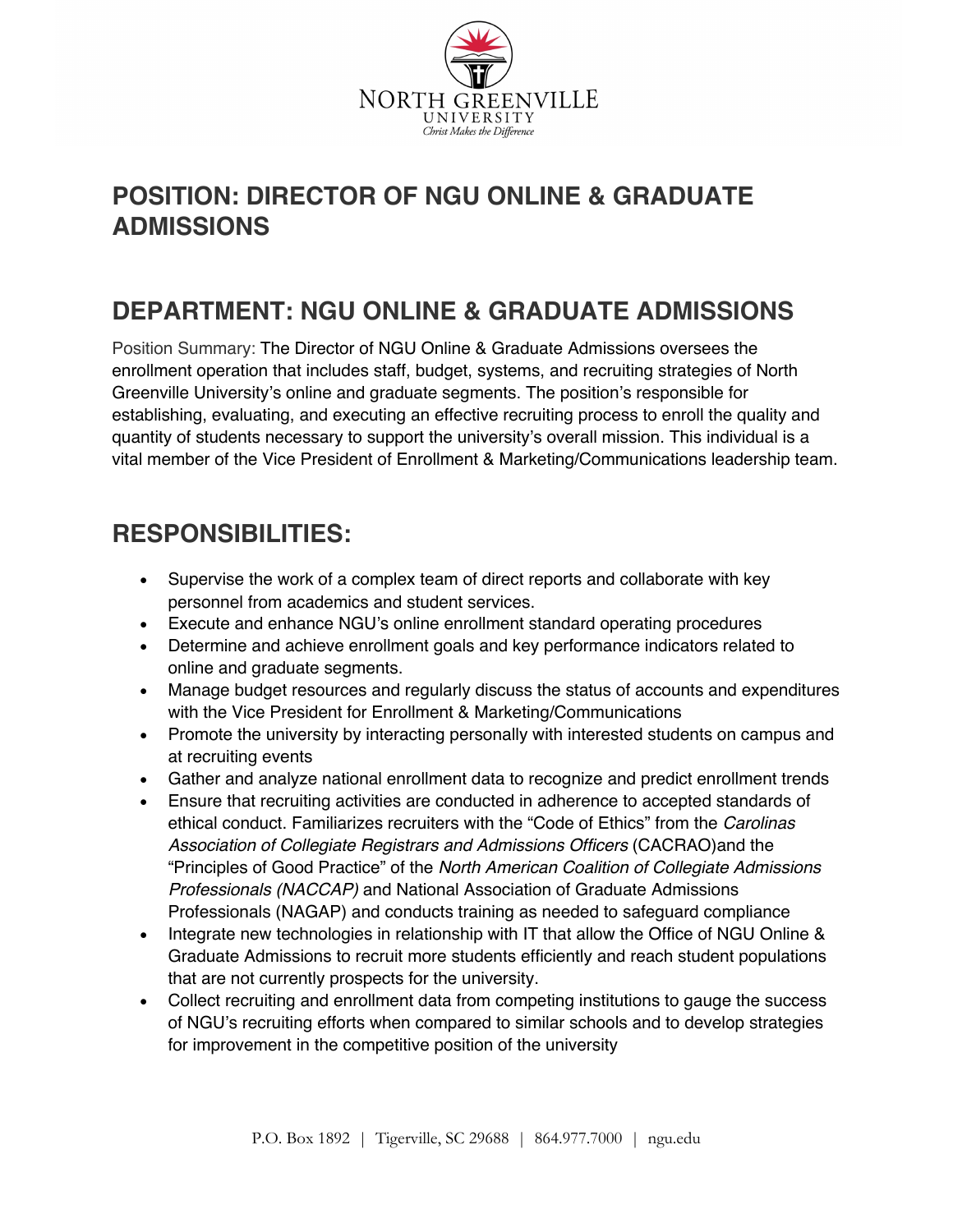

- Evaluate employee performance regularly to offer praise for effectiveness and recommendation for improvement
- Manage the Paycom employee work record system to ensure staff members' work times and dates are correct. Approve or deny requests from staff members for time off from work
- Conduct research and provide relevant data to the VP for Enrollment & Marketing/Communications suitable for assistance in the direction of the department
- Assist the Vice President for Enrollment & Marketing/Communications in the development, maintenance, evaluation, and operation of a strategic enrollment plan
- Represent the Vice President for Enrollment & Marketing/Communications appropriately and professionally when requested

## **QUALIFICATIONS:**

- 3-5 years' work experience in online enrollment-related operation
- Bachelor's degree required. Masters preferred
- Exceptional customer service, networking, planning, and operational skills
- Excellent interpersonal and communication skills to handle a variety of student issues and concerns
- Proclivity for data analysis and synthesizing market research
- Ability to organize, prioritize and problem solve with frequent interruptions
- High levels of computer proficiency and the ability to work with computer databases.
- Ability to initiate projects, work independently, multitask, and prioritize multiple projects
- Must be able to handle and maintain confidential information
- Supports NGU's mission, core values, and commitment to a Christian lifestyle and character in keeping with biblical models
- Active in a biblically faithful, evangelical church, preferably one affiliated with the Southern Baptist Convention
- Awareness of and appreciation for the work of the Southern Baptist Convention and Baptist state conventions

# **PHYSICAL REQUIREMENTS**

- Visual Abilities: Read reports, create documents, and use a computer system.
- Hearing: Hear well enough to communicate with co-workers, vendors, and students.
- Dexterity, Grasping, Feeling, Writing, type, and using the telephone, copier, and computer systems.
- Mobility: Open files and operate office machines; move between departments and attend meetings across campus.
- Talking: Frequently convey detailed or important instructions and ideas accurately, loudly, or quickly.